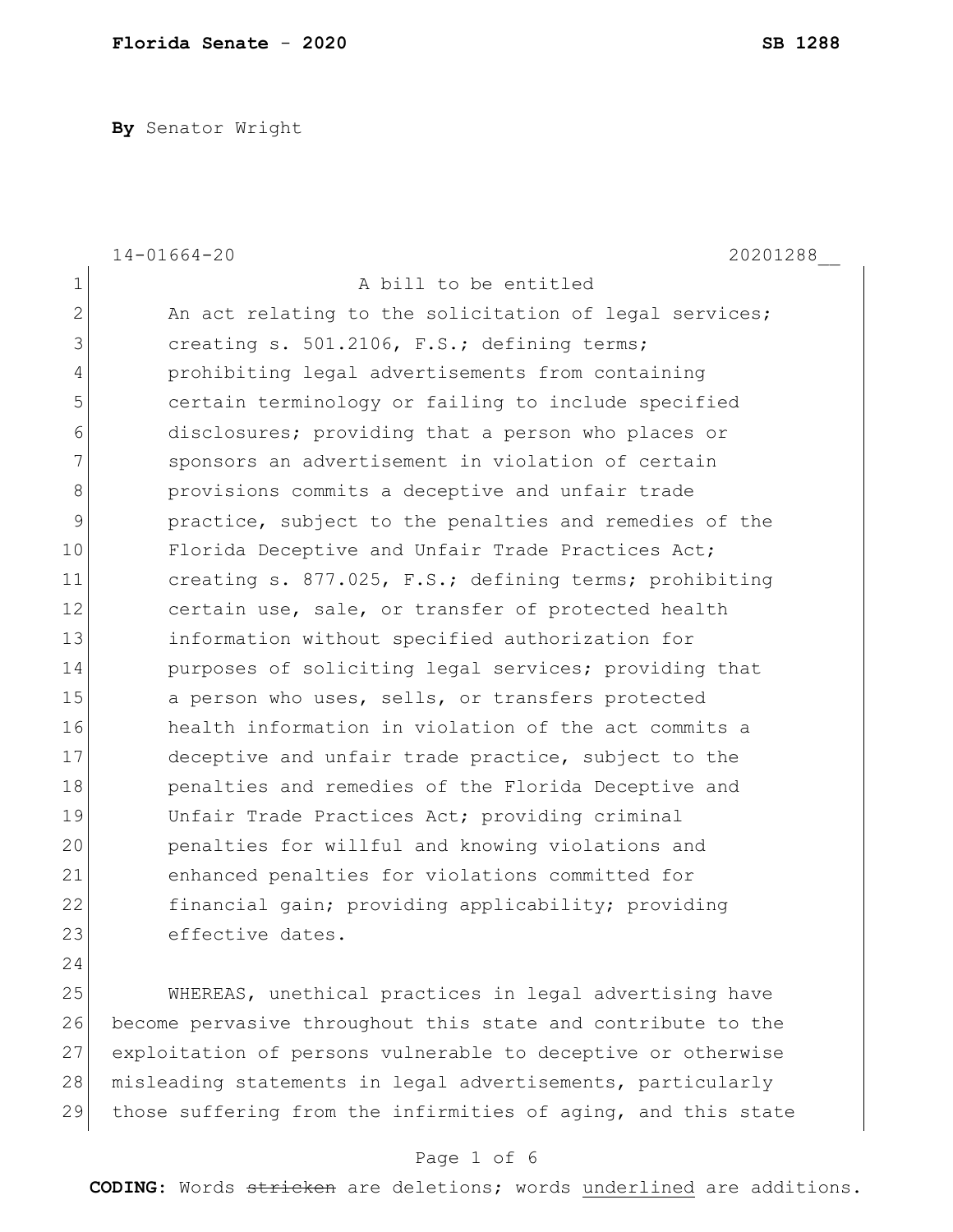|    | $14 - 01664 - 20$<br>20201288                                    |  |  |  |  |  |
|----|------------------------------------------------------------------|--|--|--|--|--|
| 30 | has a substantial interest in curtailing these unethical         |  |  |  |  |  |
| 31 | practices, and                                                   |  |  |  |  |  |
| 32 | WHEREAS, although section 15 of Article V of the State           |  |  |  |  |  |
| 33 | Constitution vests exclusive jurisdiction in the Florida Supreme |  |  |  |  |  |
| 34 | Court to regulate the admission of persons to the practice of    |  |  |  |  |  |
| 35 | law and to discipline those persons admitted, and although the   |  |  |  |  |  |
| 36 | rules regulating The Florida Bar provide current restrictions on |  |  |  |  |  |
| 37 | legal advertising, the pervasive extent of these unethical       |  |  |  |  |  |
| 38 | practices necessitates that the Legislature exercise the state's |  |  |  |  |  |
| 39 | police power to further curtail these unethical practices, and   |  |  |  |  |  |
| 40 | WHEREAS, this act's restrictions on legal advertising will       |  |  |  |  |  |
| 41 | directly and materially curtail these unethical practices and    |  |  |  |  |  |
| 42 | protect vulnerable populations, and                              |  |  |  |  |  |
| 43 | WHEREAS, this act's restrictions on legal advertising are        |  |  |  |  |  |
| 44 | narrowly drawn and tailored specifically to curtail these        |  |  |  |  |  |
| 45 | unethical practices, NOW, THEREFORE,                             |  |  |  |  |  |
| 46 |                                                                  |  |  |  |  |  |
| 47 | Be It Enacted by the Legislature of the State of Florida:        |  |  |  |  |  |
| 48 |                                                                  |  |  |  |  |  |
| 49 | Section 1. Section 501.2106, Florida Statutes, is created        |  |  |  |  |  |
| 50 | to read:                                                         |  |  |  |  |  |
| 51 | 501.2106 Legal advertising; deceptive and unfair trade           |  |  |  |  |  |
| 52 | practices.-                                                      |  |  |  |  |  |
| 53 | (1) As used in this section, the term:                           |  |  |  |  |  |
| 54 | (a) "Legal advertisement" means a paid solicitation for          |  |  |  |  |  |
| 55 | legal services which is directed to the public through           |  |  |  |  |  |
| 56 | television; radio; the Internet, including a domain name; a      |  |  |  |  |  |
| 57 | newspaper or other periodical; an outdoor advertising sign; or   |  |  |  |  |  |
| 58 | another written, electronic, or recorded communication.          |  |  |  |  |  |

# Page 2 of 6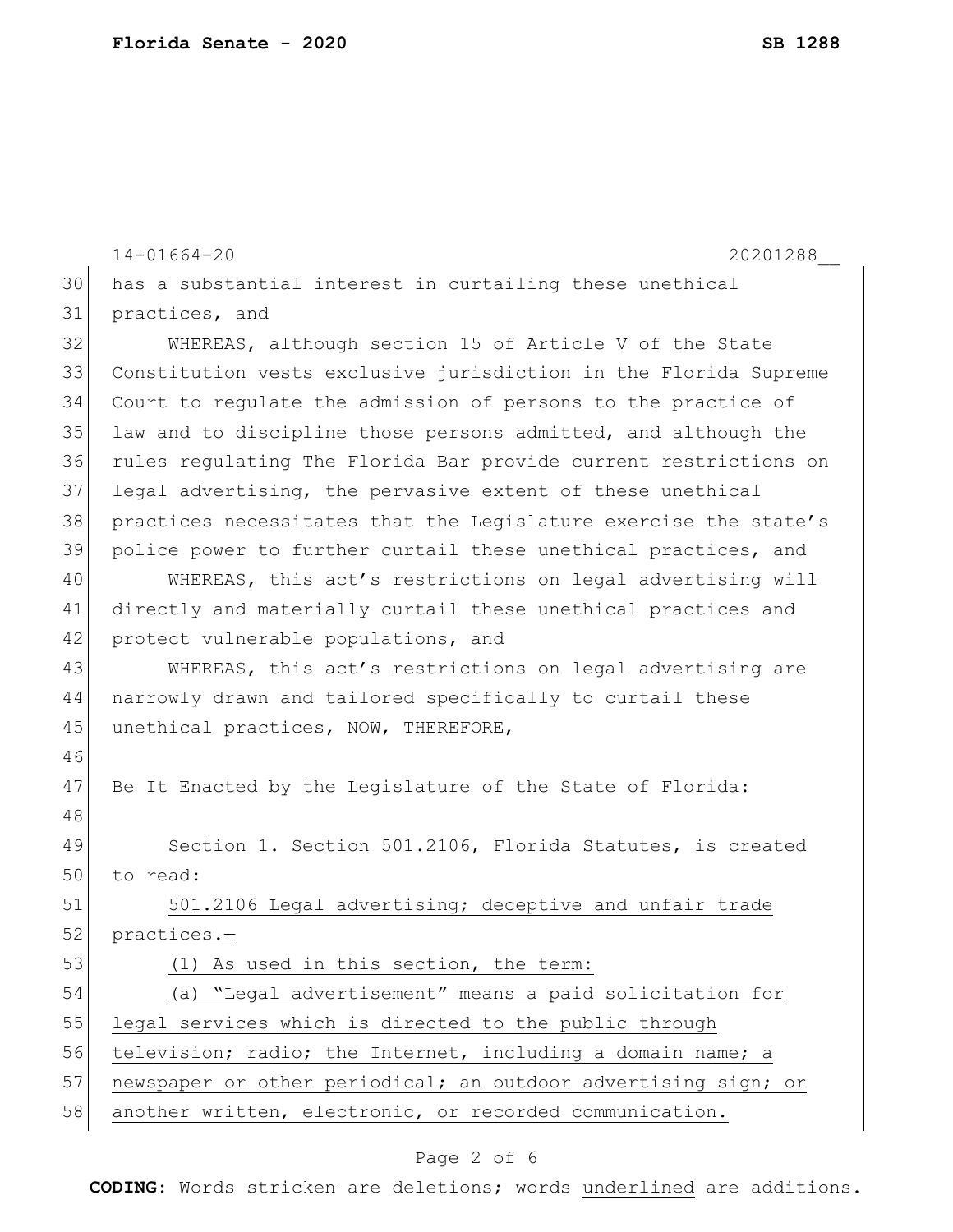|    | $14 - 01664 - 20$<br>20201288                                    |  |  |  |  |  |
|----|------------------------------------------------------------------|--|--|--|--|--|
| 59 | (b) "Person" has the same meaning as provided in s. 1.01         |  |  |  |  |  |
| 60 | and includes an attorney or law firm or an employee or agent     |  |  |  |  |  |
| 61 | thereof.                                                         |  |  |  |  |  |
| 62 | (2) A person who submits or approves the submittal of a          |  |  |  |  |  |
| 63 | legal advertisement for publication, broadcast, or               |  |  |  |  |  |
| 64 | dissemination, or who pays for or otherwise sponsors a legal     |  |  |  |  |  |
| 65 | advertisement, commits a deceptive and unfair trade practice     |  |  |  |  |  |
| 66 | under this part if the advertisement, once published, broadcast, |  |  |  |  |  |
| 67 | or disseminated, does any of the following:                      |  |  |  |  |  |
| 68 | (a) Fails to clearly and conspicuously disclose at the           |  |  |  |  |  |
| 69 | outset of the advertisement the phrase, "This is a paid          |  |  |  |  |  |
| 70 | advertisement for legal services."                               |  |  |  |  |  |
| 71 | (b) Includes terminology implying that the advertisement is      |  |  |  |  |  |
| 72 | a "medical alert," "health alert," "consumer alert," "public     |  |  |  |  |  |
| 73 | service announcement," or similar public alert or announcement.  |  |  |  |  |  |
| 74 | (c) Displays the logo, or a similar facsimile thereof, of a      |  |  |  |  |  |
| 75 | federal or state government agency in a manner implying          |  |  |  |  |  |
| 76 | affiliation with, or sponsorship by, a government agency.        |  |  |  |  |  |
| 77 | (d) Includes terminology, including use of the term              |  |  |  |  |  |
| 78 | "recall" when referring to a product, implying that the product  |  |  |  |  |  |
| 79 | has been recalled when, in fact, the product has not been        |  |  |  |  |  |
| 80 | recalled by a government agency or through agreement between a   |  |  |  |  |  |
| 81 | manufacturer and a government agency.                            |  |  |  |  |  |
| 82 | (e) Fails to clearly and conspicuously disclose the sponsor      |  |  |  |  |  |
| 83 | of the advertisement.                                            |  |  |  |  |  |
| 84 | (f) Fails to clearly and conspicuously disclose the              |  |  |  |  |  |
| 85 | attorney or law firm who will represent persons responding to    |  |  |  |  |  |
| 86 | the advertisement or how those persons will be referred to       |  |  |  |  |  |
| 87 | attorneys or law firms for representation if the sponsor of the  |  |  |  |  |  |
|    |                                                                  |  |  |  |  |  |

# Page 3 of 6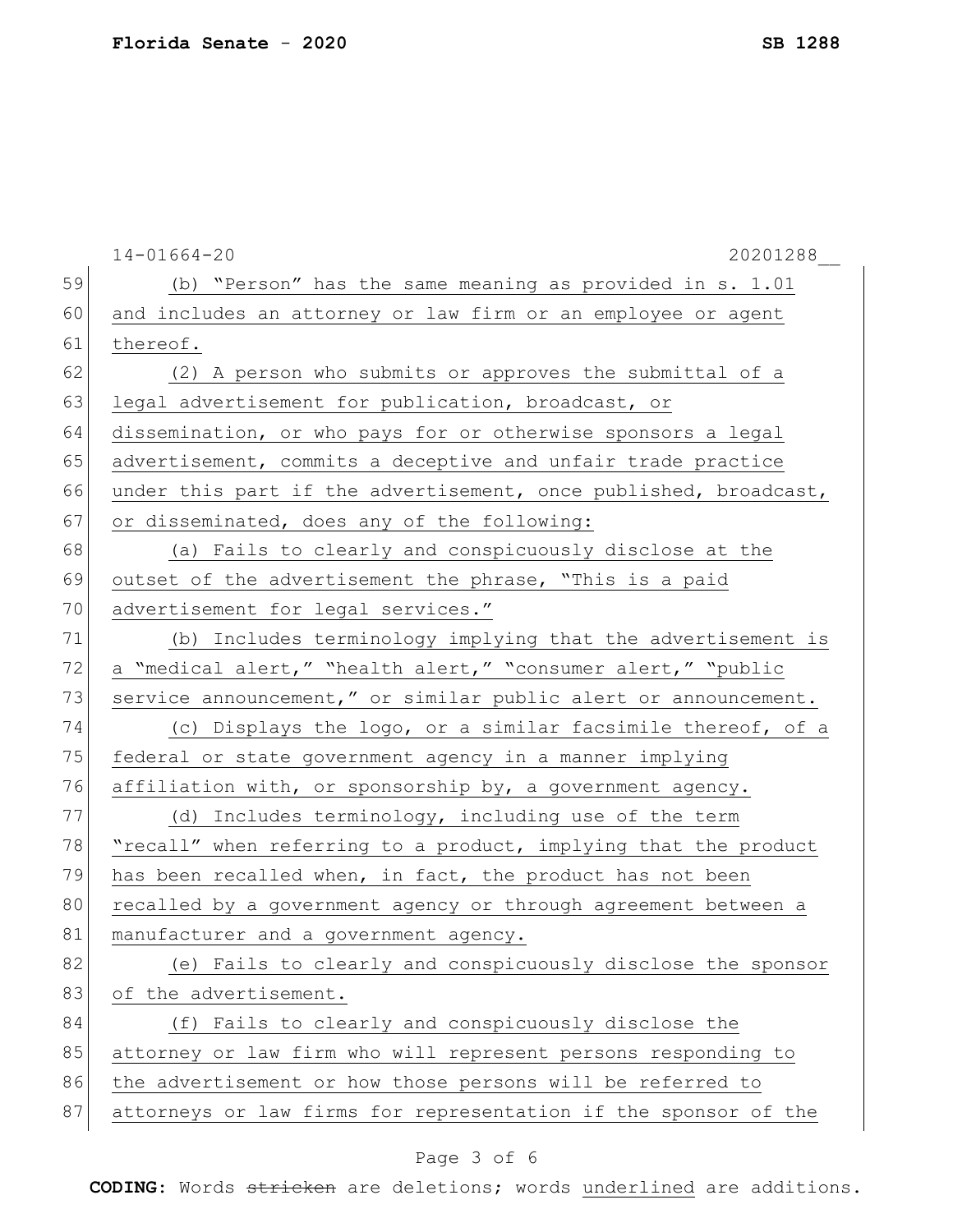|     | 20201288<br>$14 - 01664 - 20$                                    |  |  |  |
|-----|------------------------------------------------------------------|--|--|--|
| 88  | advertisement will not represent those persons.                  |  |  |  |
| 89  | (g) If the advertisement solicits clients who may allege         |  |  |  |
| 90  | injury from a prescription drug approved, cleared, or the        |  |  |  |
| 91  | subject of a monograph authorized by the United States Food and  |  |  |  |
| 92  | Drug Administration, fails to clearly and conspicuously disclose |  |  |  |
| 93  | the following warning: "Do not stop taking a prescribed          |  |  |  |
| 94  | medication without first consulting your doctor. Discontinuing a |  |  |  |
| 95  | prescribed medication without your doctor's advice can result in |  |  |  |
| 96  | injury or death."                                                |  |  |  |
| 97  | (h) If the advertisement solicits clients who may allege         |  |  |  |
| 98  | injury from a prescription drug or medical device approved,      |  |  |  |
| 99  | cleared, or the subject of a monograph authorized by the United  |  |  |  |
| 100 | States Food and Drug Administration, fails to clearly and        |  |  |  |
| 101 | conspicuously disclose that the drug or medical device remains   |  |  |  |
| 102 | approved by the United States Food and Drug Administration,      |  |  |  |
| 103 | unless the product is recalled or withdrawn.                     |  |  |  |
| 104 | (i) Fails to present any disclosure required by this             |  |  |  |
| 105 | subsection such that:                                            |  |  |  |
| 106 | 1. Written disclosures are clearly legible and, if               |  |  |  |
| 107 | televised or displayed electronically, are displayed for         |  |  |  |
| 108 | sufficient time to enable the viewer to easily see and fully     |  |  |  |
| 109 | read the disclosure.                                             |  |  |  |
| 110 | 2. Spoken disclosures are plainly audible and clearly            |  |  |  |
| 111 | intelligible.                                                    |  |  |  |
| 112 | Section 2. Effective October 1, 2020, section 877.025,           |  |  |  |
| 113 | Florida Statutes, is created to read:                            |  |  |  |
| 114 | 877.025 Solicitation of legal services; wrongful use or          |  |  |  |
| 115 | disclosure of protected health information.-                     |  |  |  |
| 116 | (1) As used in this section, the term:                           |  |  |  |
|     |                                                                  |  |  |  |

# Page 4 of 6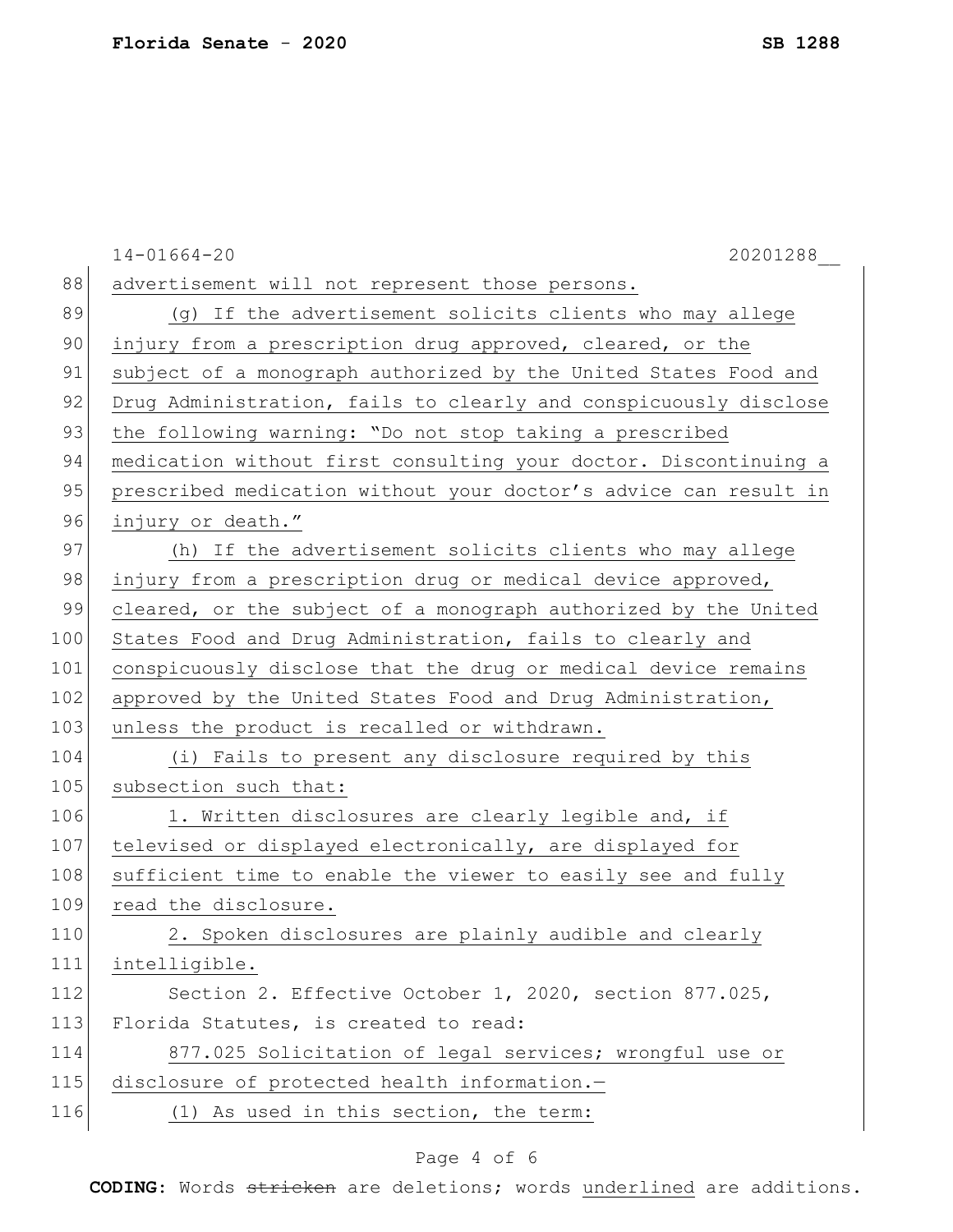|     | $14 - 01664 - 20$<br>20201288                                    |  |  |  |
|-----|------------------------------------------------------------------|--|--|--|
| 117 | (a) "Person" has the same meaning as provided in s. 1.01         |  |  |  |
| 118 | and includes an attorney or law firm or an employee or agent     |  |  |  |
| 119 | thereof.                                                         |  |  |  |
| 120 | (b) "Protected health information" has the same meaning as       |  |  |  |
| 121 | provided in 45 C.F.R. s. 106.103.                                |  |  |  |
| 122 | (c) "Solicit" means to offer to provide legal services by        |  |  |  |
| 123 | written, recorded, or electronic communication or by in-person,  |  |  |  |
| 124 | telephone, or real-time electronic contact.                      |  |  |  |
| 125 | (2) A person may not use, cause to be used, obtain, sell,        |  |  |  |
| 126 | transfer, or disclose to another person without written          |  |  |  |
| 127 | authorization protected health information to solicit legal      |  |  |  |
| 128 | services.                                                        |  |  |  |
| 129 | (3) (a) A person who violates subsection (2) commits a           |  |  |  |
| 130 | deceptive and unfair trade practice subject to the penalties and |  |  |  |
| 131 | remedies provided in part II of chapter 501.                     |  |  |  |
| 132 | (b) A person who willfully and knowingly violates                |  |  |  |
| 133 | subsection (2) commits a misdemeanor of the first degree,        |  |  |  |
| 134 | punishable as provided in s. 775.082 or s. 775.083.              |  |  |  |
| 135 | (c) A person who willfully and knowingly violates                |  |  |  |
| 136 | subsection (2) with intent to sell, transfer, or use protected   |  |  |  |
| 137 | health information for financial gain commits a felony of the    |  |  |  |
| 138 | second degree, punishable as provided in s. 775.082, s. 775.083, |  |  |  |
| 139 | or s. 775.084, except the term of imprisonment may not exceed 10 |  |  |  |
| 140 | years and the fine may exceed \$10,000 but may not exceed        |  |  |  |
| 141 | \$250,000.                                                       |  |  |  |
| 142 | (4) This section does not apply to disclosure of protected       |  |  |  |
| 143 | health information to an attorney, or the attorney's use of such |  |  |  |
| 144 | protected health information, in any judicial or administrative  |  |  |  |
| 145 | proceeding or such other use or disclosure otherwise permitted   |  |  |  |
|     |                                                                  |  |  |  |

# Page 5 of 6